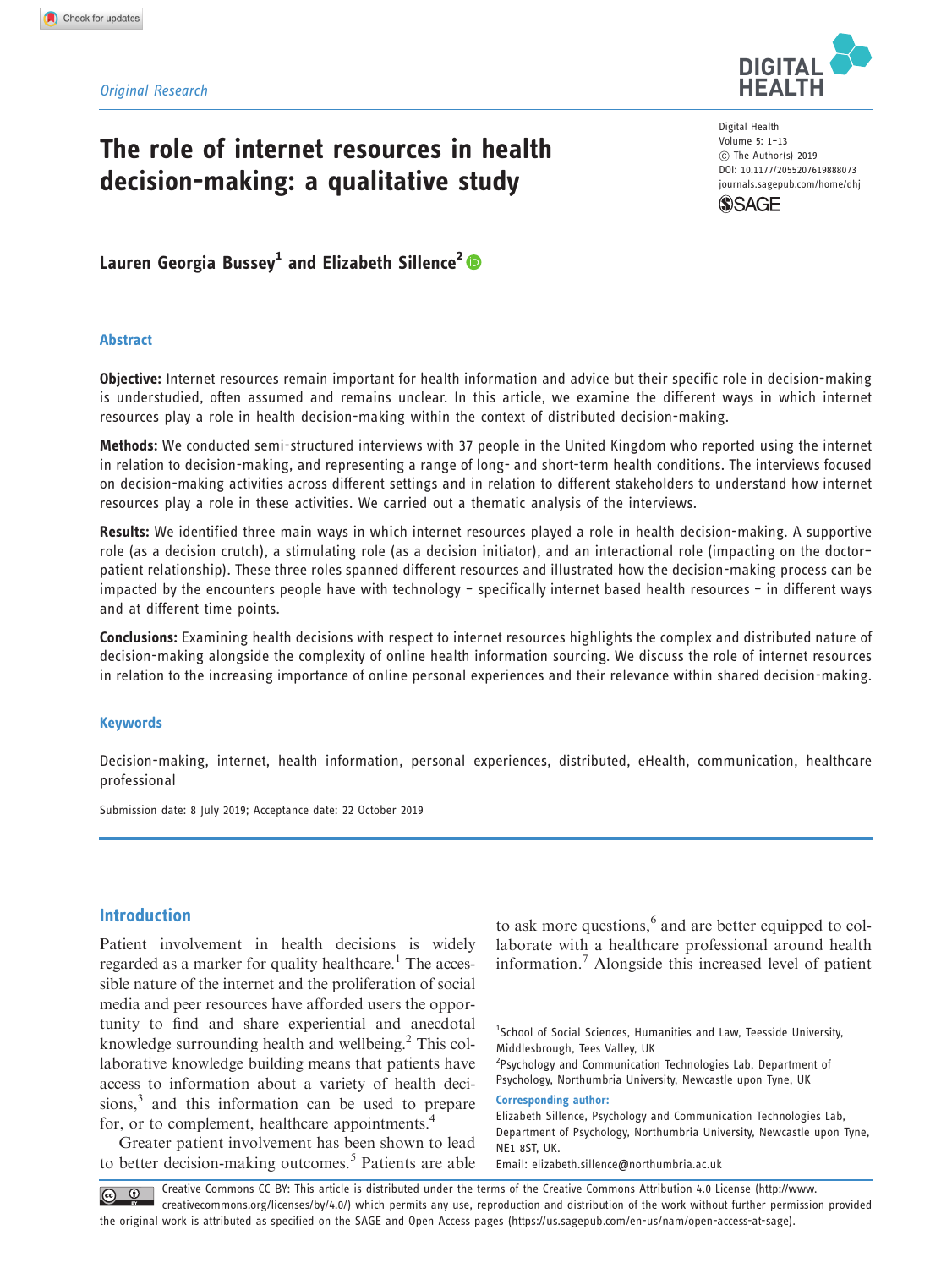involvement, we are seeing healthcare professionals taking an increasingly flexible approach to interactions with patients. Together, these changes epitomize a shift from the traditional paternalistic healthcare model whereby patients complied with health professionals' recommendations, to one of mutual participation and shared health decision-making.<sup>7–9</sup> Here decisions are made in a collaborative way, and the concerns and contexts of individuals and their families play a key role. A central tenant of shared decision-making is having access to the information necessary to engage in discussion of options and preferences. Traditionally, shared decision-making has been understood and studied within the context of the consultation room.<sup>10</sup> In such cases, patients are typically involved in decisions about treatment options and engage in one-off dyadic encounters with their healthcare professionals. Decision-making activities, however, are more complex and varied, and rather than occurring in discrete, single encounters are likely to be shaped over time through exposure to and reflection on a range of encounters with resources. Different resources (informational and supportive) present in different ways and at different time points for people making decisions. Internet resources for health information and advice can be viewed within this more distributed notion of decision-making.

With 72% of US users and 75% of UK users typically searching online for illness, treatment, and medical procedure advice, $11,12$  the internet has been hailed as a catalyst for patient power.<sup>13</sup> The asynchronicity and privacy afforded by the online environment enables discussion of sensitive topics and provides geographically and socially isolated individuals with the opportunity to participate in health talk.<sup>14</sup> When faced with a health concern, people are motivated to self-diagnose and source more information about the illness.<sup>15</sup> This information may include traditional factual or statistical online information sources, as well as the lived experiences of others.<sup>16,17</sup> Information based on personal experiences is popular, and conveys social and emotional information regarding the processes and outcomes of decisions that help identify decisions to be made and the available alternatives.<sup>1</sup>

The literature on the internet and health decisionmaking suggests that a range of web-based resources can be useful in supporting decision-making processes,<sup>18</sup> and influencing final decisions.<sup>19</sup> Online support groups (OSGs) and curated peer resources support increased confidence and empowerment around decision-making, $20$  offer opportunities to identify options,  $16$  are relied upon to help inform treatment choices, $2^{1,22}$  and allow people to reflect on decisions already made. $^{23}$  Hypothetical decision-making tasks also confirm the benefits of providing people with

narratives to aid their understanding of treatment experiences and fuel additional information-seeking behaviors.<sup>24</sup> In reality, people are likely to be exposed to both fact based and patient experiences style information,<sup>25</sup> and will make use of both in different ways. Using factual information, for example, to underpin certain decisions and personal experiences to add contextual and experiential detail to weigh up different options.<sup>1</sup>

While this existing body of work seeks to differentiate between types of information or type of website or platform on decision making activities, our article adds to the literature on decision-making in health by taking a broader, more holistic approach to the context of decision-making. We do not target specific decisions (or activities) or individual health conditions. Instead, we aim to examine the role of internet resources within the lens of distributed decision-making. This concept captures the notion that decisions are shaped over time through knowledge and encounters, and extend beyond the consultation room. Decisions are unlikely to be discrete events but are ongoing and revisited over time. This will vary depending on the nature of the health condition and thus lead to differences in timescales, additional resources and supporting characters (health professionals, family and friends).<sup>27</sup> Rapley's ideas are in no way prescriptive but simply allow attention to be focused on the varied and integrated ways in which internet resources may play a role in decisionmaking around health. Taking this approach to understanding the role of internet resources is novel, and builds upon Rapley's concept of multiple sources of knowledge. This means that we can contextualize the role of internet resources more realistically across time, across stakeholders and, where appropriate, beyond single doctor–patient encounters.

In taking this approach, we sought to capture the extent to which individuals recognized and valued internet resources in this context. We consciously use the term 'internet resources' in this study to capture places that people use for information, advice, interest and support. These places may be actively sought or simply encountered whilst online and in using this term our intention here was two-fold: Firstly, to recognize that online health information sourcing is complicated.<sup>26</sup> Indeed, information seekers often conflate, simplify, forget or are untroubled by the specific source of the information online. This can lead to a range of different source attributions spanning a range of levels of specificity, of which a commonly accepted and understand term is 'the internet' even if often misrepresented from a technical standpoint. Secondly, to avoid unintentionally leading participants to talk solely about a specific site or social media platform, or to feel inhibited from discussing more than one source of information or refraining from discussing a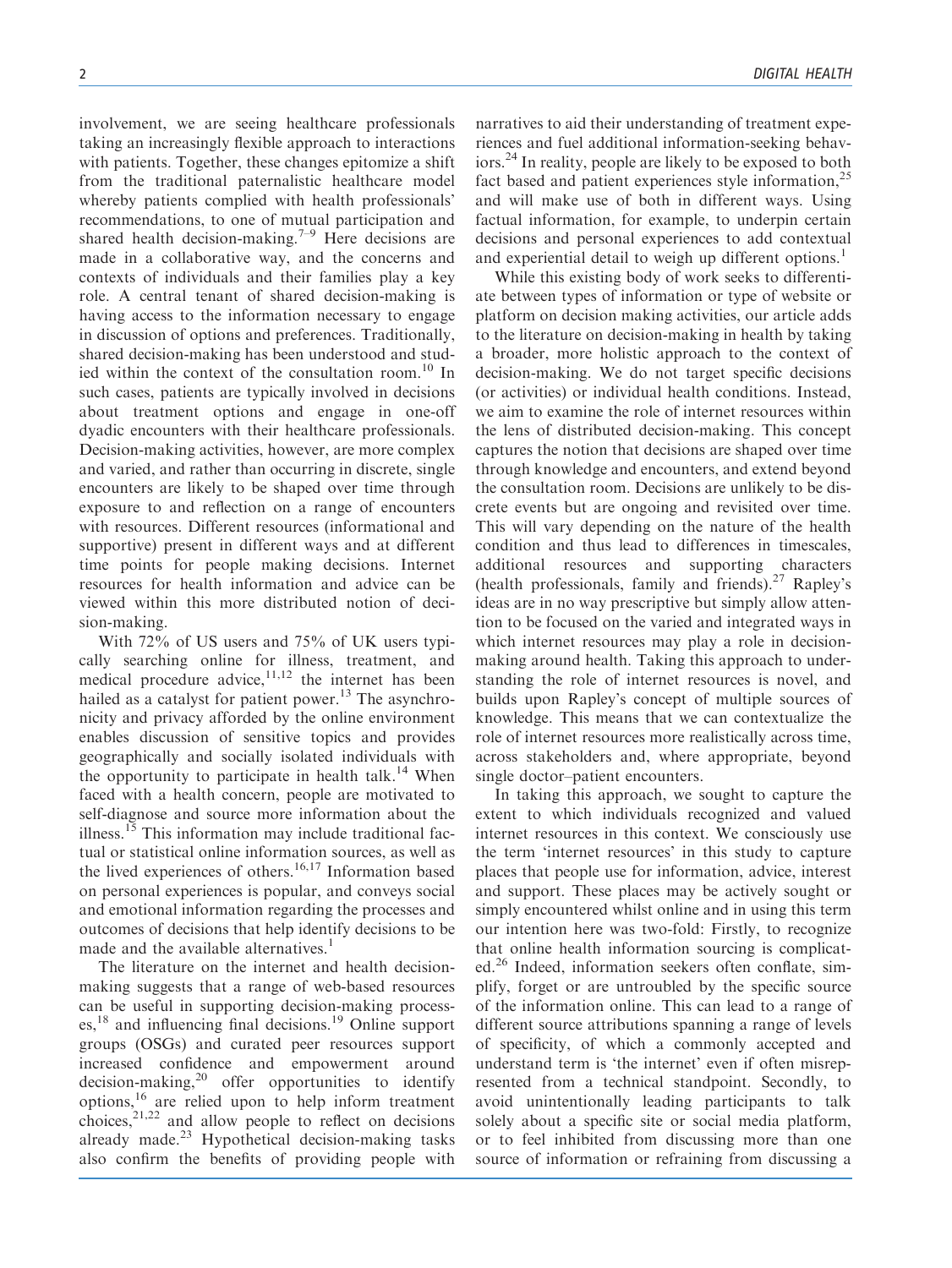site that was perceived to be of poor quality or if participants had simply forgotten the name(s) of the sites (s). Finally, avoiding specific sites and platforms avoids implying value judgements or restrictions around what is deemed 'information' versus 'support' or 'advice', and allows us to consider the role of internet resources (both factual and experiential) across health decisionmaking.

Opening out decision-making to a range of health conditions (both long- and short-term) allows us to identify the more fundamental and broad ways in which internet resources can be impactful upon decision-making free from any specific factors and constraints imposed by a particular condition or type of decision. In fact, we allow people to report their own experiences and meanings of decision-making and how internet resources related to that. Furthermore, we examine the whole context in which the decisionmaking took place and take a distributed decisionmaking approach to see how internet resources played a role within those spaces, over time and in relation to other key stakeholders.

# Materials and Methods

## Sample and recruitment

This study received ethical approval from (blind for review Ethics Committee). We conducted semistructured interviews between 5 February 2016 and 17 October 2016 with people who self-reported their use of the internet in health decision-making. Participants were recruited using email distribution lists, social media, and poster advertisements across the University campus and local town centre coffee shops.

# Data collection

Participants received a full description of the study information, and provided informed written consent before taking part. Prior to interviews, participants completed a 'health paragraph' detailing their use of the internet in relation to the health issue. This helped confirm participant eligibility, but was primarily used to develop contextual detail for the interviews.

With the exception of one Skype call, all interviews were conducted face to face by LGB, a researcher with experience of qualitative interviews and a background in health psychology. The semi-structured interviews lasted between 20 and 60 min, were conducted at the University, and centred on an interview guide developed by the authors. The interview guide began by exploring the health condition described in the participant's written health paragraph. Questions covered

participants' experiences of their health condition or issue, their contact, if relevant, with healthcare professionals, and their search and selection of health related information on the internet. Participants were asked to describe the decisions they had faced in relation to this health issue, and to think about the information and the other people they had used to support this decisionmaking. We specifically used the term 'internet' when talking to participants so as not to lead towards specific websites, social media platforms or forums. The guide was used flexibly, with questions being omitted, added, adapted and elaborated according to each participant's response to ensure participants' experiences shaped the content and direction of the interview. All interviews were audio recorded and transcribed verbatim and pseudonyms applied to the data.

## Data analysis

Both authors began by reading and re-reading the transcripts. We then identified passages in which participants discussed their use of the internet in relation to decision-making. These passages occurred in a number of different places throughout the transcripts. Firstly, we were able to identify a number of extracts in which participants provided an account of their health decision-making, describing the ways in which they engaged with online resources as part of that process. This was typically in response to a direct question about the role of the internet in health decision making. Secondly, we were mindful of the fact that some participants' accounts of decision-making actually emerged through their discussion of their encounters with healthcare professionals or through a detailed discussion of their internet use and habits. Some of these discussions began more broadly and covered issues of interest but not directly relevant to the study's focus, for example, changes in the nature and volume of health web resources available, or difficulty in making appointments. We therefore focused on those further instances in which talk of the internet emerged in relation to their decision-making.

For both cases, we examined the extracts taking careful note of the position of internet resources in relation to the decision-making activity. We noted, for example, whether the internet use appeared to precede or follow discussion of the decision and documented the reported internet activity, i.e. to seek or verify information or to ask for opinions or advice. We sought to situate the internet activity in relation to other resources and stakeholders and asked what decisions are being described, and what value or significance is assigned to internet resources in relation to the decision-making process. We were careful not to make assumptions about the positive or negative role of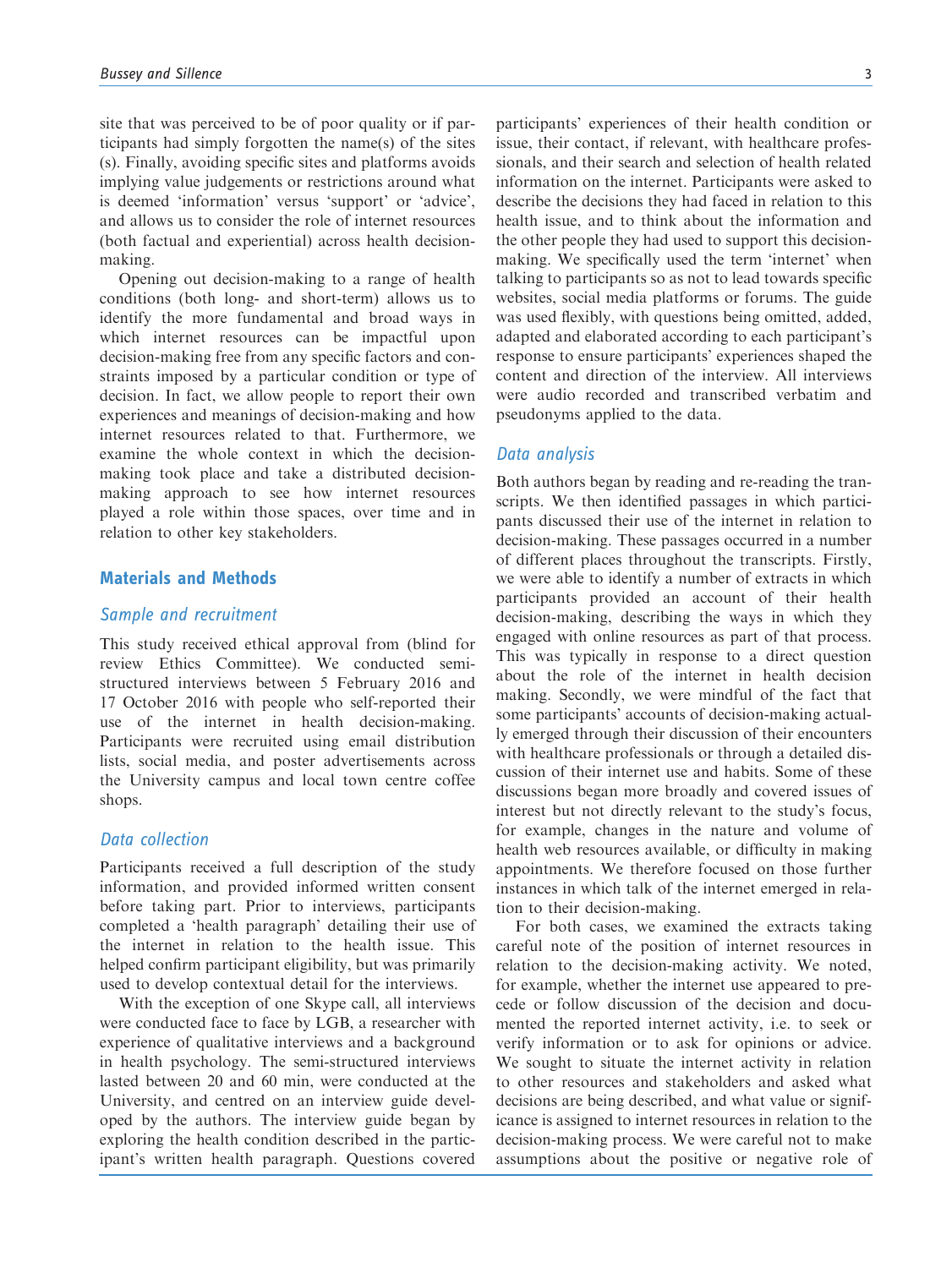internet resources, and noted that accounts often explicitly rejected or refuted the direct role of the internet in decision-making. We also took a broad perspective on decision activities as described by participants. We began by grouping extracts around time points, decision activity and stakeholders. We then looked across these groupings for constructs that captured the way in which internet resources played a role in decision-making. We were then able to group examples together under three main headings that noted the importance of: (a) the supportive role of internet resources, (b) the stimulating role of internet resources and (c) the interactional role of internet resources. Recruitment ended when data saturation was achieved and no further roles were determined from the analysis.

## **Results**

A total of 29 females and 8 males (age range 18–66 years, mean 29.10 years,  $SD = 12.16$ ) participated in the study with all but one residing in the North East of England. Of these volunteers, 15 (2 males) (age 18–66 years, mean 33.53 years,  $SD = 14.61$ ) had self-reported long-term or chronic health conditions (LTHC; see Table 1 for details) and the remaining 22 volunteers (6 males) (age range 18–50 years, mean 25.75 years,  $SD = 9.14$ ) had experience of a number of short-term health concerns (STHC), including upper respiratory tract infections, cystitis, and muscular pains.

Most participants began by describing their health condition or the issue of concern and their perspectives on the decisions it generated. They talked about their use of the internet with respect to the health condition, the sites they had visited, and their interactions with healthcare professionals. They talked about their perspectives of the process of using the internet in relation to their health decision-making and finally reflected on their overall satisfaction with their decisions. Rapley asserts that decision-making is never just a solo, cognitive activity, but is instead distributed over a range of people and that the process of decision-making is 'initiated, sustained and transformed' over a range of encounters with both people and technologies.<sup>10</sup> In this article, we pay close attention to the encounters people have with technology – specifically web based health resources – in order to understand the way they shape decision-making. We examine how those encounters inform decision-making activities and their relation to healthcare professionals.

# Decision activities

Participants engaged with a wide range of activities related to decision-making. Many of these were extremely tangible and straightforward and others less so and often difficult to describe. Participants sometimes had difficulty articulating the decision and often found it difficult to pinpoint the point or points in the process where decisions had been made. Allowing people to define and describe the way in which they used the internet in relation to their health highlighted a number of self-reported decision activities. People described straightforward decisions around treatment but also decisions about testing, changes to medication, and alternative products. Decisions around the acceptance of health status and identity were also discussed.

## Internet resources and their role in decision-making

We identified three main ways in which internet resources provided support to health decision-making. These three forms of resource provided succour to the decision-making process in different ways and at different time points, and in some participants'

|  |  |  | Table 1. Breakdown of participants with long-term health conditions. |  |  |  |  |
|--|--|--|----------------------------------------------------------------------|--|--|--|--|
|--|--|--|----------------------------------------------------------------------|--|--|--|--|

| <b>Health condition</b>      | Description/comments                                                                                                                               | Total number of participants $(N=15)$                                         |
|------------------------------|----------------------------------------------------------------------------------------------------------------------------------------------------|-------------------------------------------------------------------------------|
| Pregnancy<br>(stage of life) | 2 participants were pregnant for the first time<br>1 participant had one previous miscarriage, and<br>1 participant was expecting her second child | 4 female<br>(Participants: Sarah, Jodie, Emily, Amy)                          |
| Digestive health conditions  | 2 Participants had Ulcerative Colitis, 1 had Crohn's<br>disease, and the remaining 3 had Irritable<br><b>Bowel Syndrome</b>                        | 4 female, 2 male<br>(Participants: Aria, Andrew,<br>Hannah, Erin, Zoey, Jake) |
| Hormone conditions           | 1 Participant had Hypothyroidism, 1 Participant<br>had Polycystic Ovary Syndrome<br>1 Participant had Type 2 diabetes                              | 3 female (Participants:<br>Jayne, Gabbie, Leah)                               |
| Skin condition               | 1 Participant had Eczema                                                                                                                           | 1 female (Alanah)                                                             |
| Autoimmune disorder          | 1 Participant had Sjögren's syndrome                                                                                                               | 1 female (Debbie)                                                             |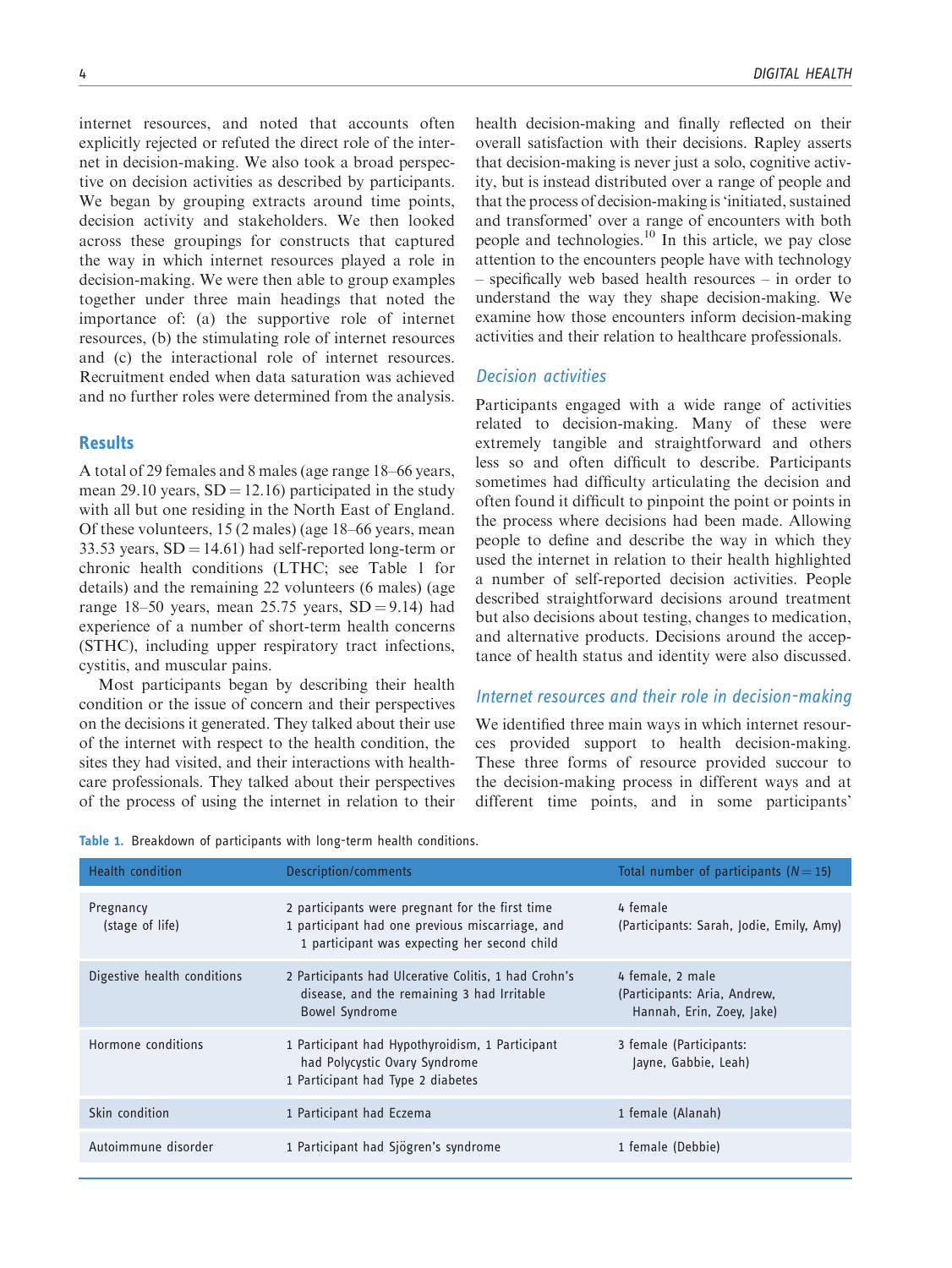accounts more than one of these resource types was present. The overarching aim here was to note the main ways in which internet resources played a role for people at specific points in their own decision activities. Examining these three roles: supportive role, stimulating role and interactional role, allowed us to see the differences and indeed the tensions around the way people describe their relationship with the internet in this context.

# A supportive role: provides a crutch for decision-making

For some participants, it was clear that internet resources were always involved to some extent in decisionmaking although these resources were not the starting point for the decision nor were they the primary source of knowledge. The decision may have started elsewhere, for example, in the presence of the healthcare professional. At a later point, away from that setting, and often involving other stakeholders such as family or partner, internet resources then provide support to a decision that has often been formed or even undertaken elsewhere. In these cases, the supportive role of internet resources acted as a form of crutch, an aid to decisionmaking rather than being instrumental to decisionmaking. The resources are used alongside the decision-making process and support decisions made already. In this way, internet resources provide a reality check, they offer information to support the process of decision-making and experiential information to aid understanding of the experience of making the decision and the consequences. In discussions of this kind, internet resources and the decision seem quite separate in many ways, or at least operate in parallel. In some cases, the internet is rejected explicitly from being directly involved in the decision-making (as in the quote from Jodie) 'regardless of what it said'.

Jodie, LTHC: 'Started looking up the test [Down's Syndrome Test] that they do from that point on to try and find out what it involved erm, so, I think I first went to like the NHS' pages itself and that, that was quite comprehensive then they had links to like external organisations that were talking about this test so, erm, it's like an invasive test so they have to stab you with a big needle so we were quite apprehensive about risk and things so that, that was kinda the stuff we were researching so not what the test involved but the risk factor and trying to weigh up whether it was worth having the test, so spent a lot of time looking online and then just decided that regardless of what it said on the internet we'd probably want to know either way, so went ahead with that...for serious stuff like having the genetic testing

worrying about risk factors I was looking at NHS and their affiliated websites, but I spent quite a lot of time looking at forums of people who'd already had the test... find out how hideous it was how painful it was, or so not necessarily to help me make a decision to have it or not, but the kind of less credible websites I was using as like a secondary resource to find out about the experience of others... Yeah so I wasn't kind of taking anybody's advice on board and thinking right they've had it done so I should, it was more you know there's a bunch of women that said it isn't that bad so it makes it more easy to make the decision ...'

Here, Jodie recalls her use of two different kinds of internet resource in providing support to her decision-making. The first sees the participant refer to the NHS pages as a way of gauging the facts about the test. Here, there is a clear focus on the risk associated with the procedure and we hear that the participant and her husband were trying to weigh up the potential risks of the tests (this appears to be a process occurring alongside or parallel to the internet use itself). In fact, the internet as a resource for this part of the decisionmaking process is explicitly rejected and the decision occurred in spite of any information found online. Jodie also refers to her use of online forums and makes clear that reading other people's accounts is not necessarily connected to decision-making directly but does make the decision-making process easier. In this example, the couple have made the decision already but hearing from other women about their actual experiences of the procedure supports the process, and helps the couple feel comfortable with the decision they have made.

This example highlights the distributed nature of decision-making. The role of internet resources is to provide a support to a decision that was undertaken at a different time and place in the presence of the healthcare professional. The support comes through using more than one website or platform, and again that distributed nature is captured in the language of the participant as they variously refer to their use of internet resources as 'looking up, NHS pages, external organisations, the internet, looking online, affiliated websites, forums, less credible websites.' Taken as a whole, the role of these internet resources was to provide support to a decision already made.

This sense that internet resources act as a crutch to support decision-making was also described by participants in relation to their health decision-making more generally. Again, even without identifying a particular decision, there was a feeling that internet resources provided support around the decision-making process as a whole rather than having a direct influence on the decision itself. This can be seen in the quotes below where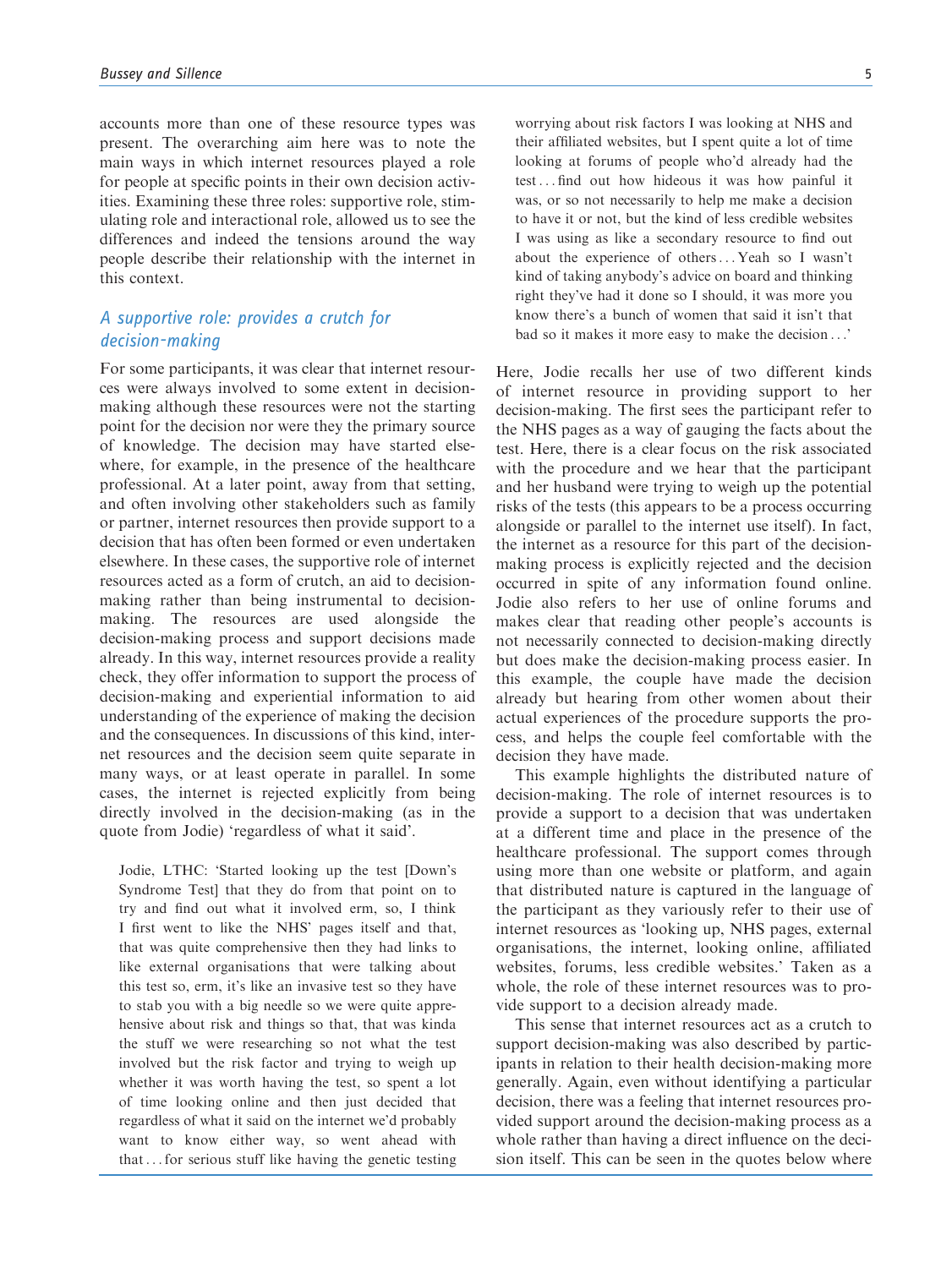internet resources are roundly described in a positive, almost soothing manner by Amy and by Jake, who initially describes the online experiences as forming his decision but then corrects himself to report that experiences help 'support' decisions.

Jake, LTHC: 'So that's why when I do look at their experiences it does form me decision it just kind of like no, helps support it if that makes sense? ...'

Amy, LTHC: 'I think online searching makes my decision-making more easier and it relaxes me because otherwise if I didn't know what would happen I would worry because my family is not here and I only have a few friends here, if I feel alone I would worry definitely.'

## A stimulating role: initiates decision-making

In the second category, internet resources play a more active role in decision-making. Here, participants actively use internet resources to look for information in order to initiate decision-making or through their online engagement come to realise that there is a decision to be made. The role of the healthcare professional varies in relation to this process. Sometimes they appear as a central character, one that is incorporated into the decision-making process, and other times appear almost irrelevant – someone who will simply be 'told' the result of the decision. In all these cases, the participant themselves uses the internet resources to initiate the decision process rather than it being something that is driven by the healthcare professional. In this way, the importance of the distribution across time is apparent. Encounters with healthcare professionals may not trigger decision-making, but later engagement with internet resources may do so. Alternatively, decisions made previously with the healthcare professional can be updated and transformed over time after encounters with different stakeholders and internet resources.

So, in the first example (Emily), we observe the contrast between the various stakeholders in the decisionmaking process; the calm midwife (who does not seem to have initiated decision-making, at least not explicitly) versus the girls with lots of information on Facebook. This is followed by Emily explicitly linking the online information to the decision to return to the midwife and ask for the blood test. Interestingly, the midwife acts to sustain the decision about the blood test, despite it not being a decision she initiated.

Emily, LTHC: 'So when the midwife told me about that [the potential for complications arising from the participant's blood type] she seemed very calm and you know all that kinda stuff, but when I asked the girls on the Facebook group they were like, they told me a lot more than she did and it was from their information I went back to my midwife and say well look I've found out this kind of information so can we progress with having my partners blood tested, what blood type he is then we'll progress from there... so the minute I knew I could have \*\*\*\*\* tested and I said that to her she could almost, she was in agreement with me from the minute that I mentioned it. You know whilst I don't think if I didn't know about that blood test then she probably wouldn't have suggested it to me I don't think... Yeah, I think when you're armed with more information you almost get more information back.'

Again, in the second example (Jayne) we see internet resources playing a direct role in initiating decisionmaking. In this case, the decision itself was one originally made alongside the healthcare professional but an encounter with 'stuff I found online' prompts Jayne to update her decision. The information the participant has found becomes the impetus to initiate a conversation with the specialist about reducing medication. The participant describes the power that comes with the realization that other people were experiencing similar problems and how this had compelled the participant to initiate discussions about the change. Once again, the participant describes how she found the healthcare professional in agreement with the decision.

Jayne, LTHC: 'with the stuff I found online and when I went and discussed with my diabetologist and he agreed to reduce my metaformin slightly and I have felt better since ...It was a forum it was...I found all these people talking about metaformin and their symptoms and I thought yeah that's happening to me cause you don't know it's happening to other people you think it's normal so by reading it I thought this isn't alright I'll go back and tell them.'

In both Emily's and Jayne's examples, encounters with internet resources provided the stimulus for decisionmaking. The resources themselves varied in terms of how they were referred to: 'girls on Facebook' versus 'stuff I found online' but both were instrumental in prompting our participants to return to their healthcare professionals and to initiate or update their decisions.

For people with STHCs, the stimulating role of internet resources was very apparent. This often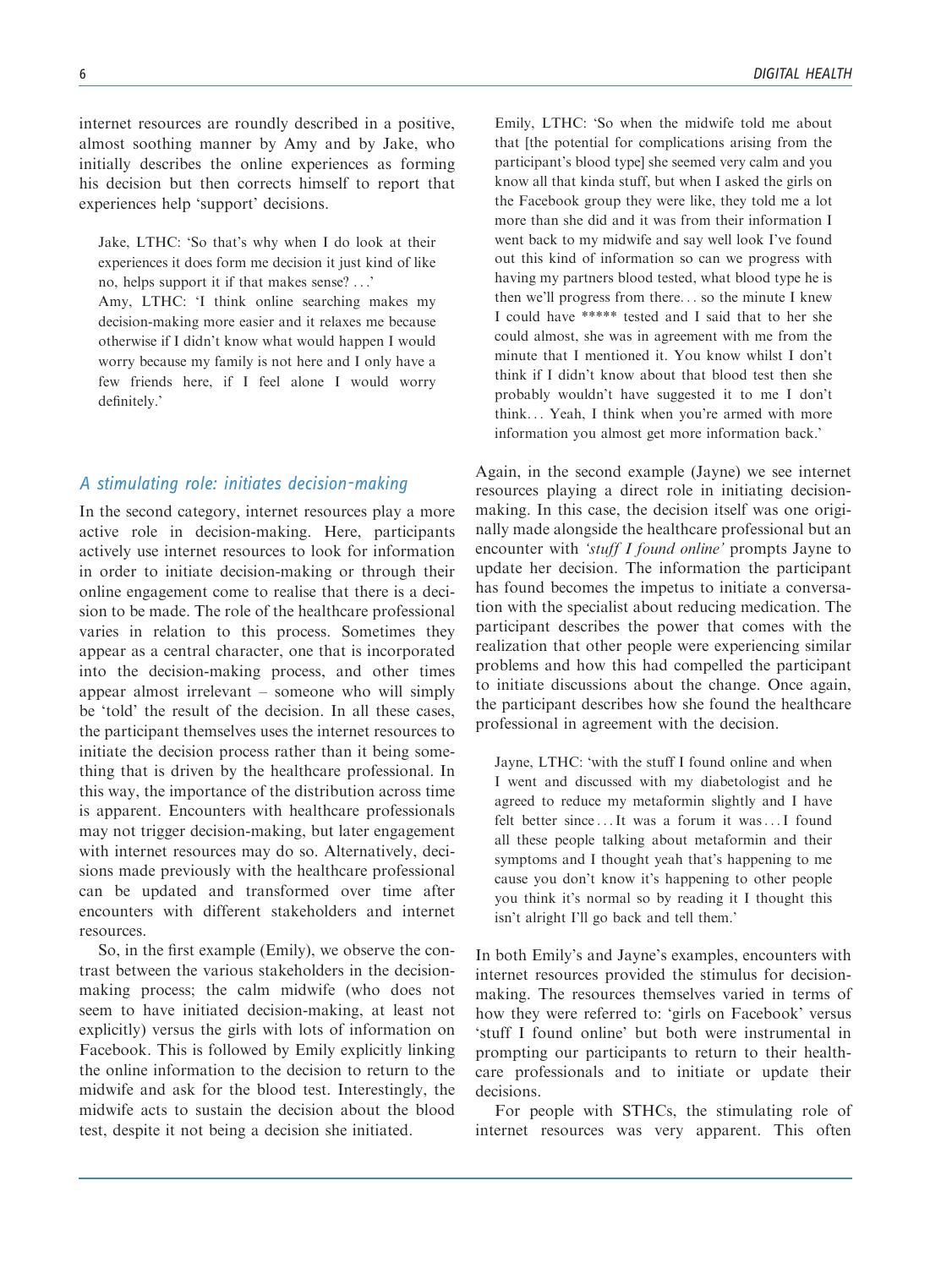focused on a diagnosis decision or an update to a decision around medication.

Taz describes a relatively straightforward health issue and the prominent role of internet resources in decision-making. The information he reads suggests a straightforward diagnosis that is confirmed by the healthcare professional. The very instrumental nature of the resources is described in such a way as to render the ensuing interaction with the doctor almost automated, scripted and perfunctory.

Taz, STHC: 'Yes, most of the time I'll probably go in like I'll say, "I've had this and I've looked online and I think it's conjunctivitis." And most of the time they'll be like. "Ah yes I think you're right it's just conjunctivitis." So most of the time it's a case of me knowing what's wrong or me going to the doctors and like, "This is what's wrong" and they're like, "Yes, I'll give you a tablet." So yes, online does help for me to know I go in, I say, "I've got this" and they'll agree with me and then they'll sort me out.'

Jessica describes how information online sparked an instant reaction in terms of a decision around medication. The decision to increase the dose occurs away from contact with any healthcare professional although it is sandwiched between two such interactions. Interestingly, the role of the internet resources is given a low-key feel by Jessica, who cannot recall the specific source of the information at first: 'I'd gone online' and even later is unsure, perhaps unconcerned, about the specific name of the website 'NHS website or something like that'.

Jessica, STHC: 'Erm, yeah. I had this infection, and I went to a walk-in centre, and they prescribed me the correct medication, but a very, quite low, dosage. And when I'd gone online then, erm, I'd realised that I probably should have been on a double dosage... So I doubled my dose, and then went to my GP, erm, like, on the, the week after, and that was kind of based on the information that I'd got from, like, I think it was like the NHS website or something like that. Erm, so I did that again after I got my antibiotics for the tonsillitis. Erm, just to check.'

In this final example, a decision made in the consulting room between Alex's Dad and his doctor is updated with immediate effect when Alex (and we presume from the use of the pronoun 'we' other members of his family) encounter information 'online'. The family decide on the basis of that information to alter their father's medication regime. In this example, the decision-making occurs completely separate from the healthcare professional, they are neither named nor even identified but merely referred to as 'them'. Reading online information prompted a decision to be made and the healthcare professional is rendered the recipient of the decision outcome rather than being a resource in the process.

Alex, STHC: 'I mean, my dad got given, erm, his medication... but then we read through all the side effects [online] and we were like, "You should probably not take them." And we decided to not take them and see if he can manage it normally. Because they were like really severe.... I was like, "You are not taking double." Like, because he has prepacked medication things, so I went in each one and put it back to half manually. Then told him, I was like, "You're going to do that now tomorrow. You're going to whenever you get your appointment, you're gonna go and tell them you don't why".'

# An interactional role: mediates the doctor–patient relationship

In this final category, internet resources play an interactional role, mediating the doctor–patient relationship and, in so doing, impacting upon shared decisionmaking. In the first example, internet resources play a positive interactional role bolstering the doctor–patient relationship and enhancing communication around decision-making.

Leah describes the way the use of the internet as part of the decision-making process is explicitly acknowledged by her health professional. The doctor uses the fact that she knows her patient will have used the internet (although this is only implied in what is said) 'you've researched that' to discuss her patients options in some depth, detailing the positives and negatives of different medications.

Leah, LTHC: 'Yeah because you sort of you know an answer so you'll deliberately ask it to see if they'll say the same answer or to elaborate on anything that you've just said as well so yeah I definitely do, cause obviously I got that conversation from my doctor about what medications, and I bet you've researched that already and yes it's good for this and no it might not be good for that, erm, and the same when I went for me ultrasound I was able to talk more to the sonographer or... I think that's what you call them, erm so yeah you feel like because you, you know the answer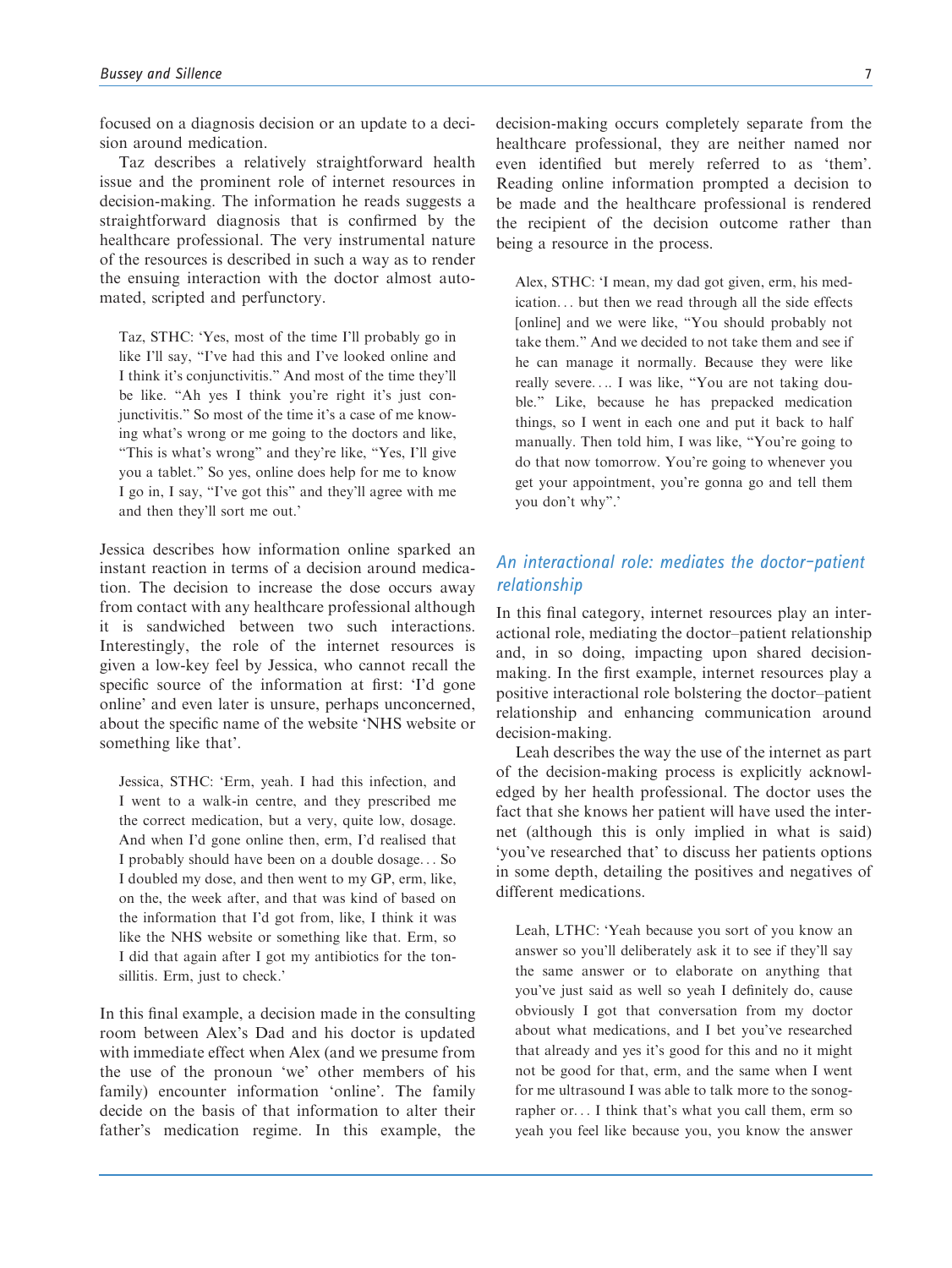you still ask it to see if they're gonna say the same thing as what you've, what you've read.'

In the remaining two examples, Jake and Mia explain how they feel that internet resources have played a negative interactional role in their relationship with their healthcare professionals. The environment for exchanging knowledge important to shared decision making has been altered by the negative interactional role of the internet.

Jake explains how a previous instance of using the internet hangs over the doctor–patient relationship and has left him in an uncomfortable position. At a previous appointment, the participant had printed off some research on an unorthodox form of pain relief and took it to his doctor to discuss. The doctor made some critical points about the nature of the research the participant had brought along, and this had led to Jake feeling awkward at their subsequent appointments. The quote illustrates how the worsening relationship has led to a situation in which communication around decision making is almost non-existent and shared decision-making is no longer possible.

Jake, LTHC: 'Yeah so it was just like that he was like well nah it's probably best we just stick with this cause you're already on this I was like right okay well and you just kind of agree with them because some of them just don't involve you much in erm like the decisions and stuff ..., I didn't feel as comfortable with him the next time in all honestly... after we had those papers and stuff erm he... it just felt cold like he's considerate but erm like whenever that he mentions surgery as an example he'll say erm like have you given it a thought yet and I'll be like yeah but I'm not doing it bla bla bla and he kind of like sits there for a split second like I dunno why I bother.'

In the final example, Mia describes an unsatisfactory encounter in which she refers to the doctor's annoyance about her perceived use of the internet prior to the consultation. The participant describes how the doctor is angry that she has appeared to have already made a decision regarding her own treatment. In the recollection of this event, the participant is keen to deny that she had used the internet to pre-empt her treatment choices. It is unclear as to whether the dismissive reference to 'googling' is really a reflection of the doctor's attitude towards the internet but it does appear to suggest that within the consultation space, the internet has had a negative interactional impact on the doctor–patient relationship and the communication around decision-making (or at least that is how the participant assesses the situation).

Mia, STHC:'I went to the doctor about something more recently, and I was a bit annoyed because she says "Alright, so you've already made up your mind", and she actually said "How do you, how do you want to treat it?" And I hadn't googled anything to do with treatment, and I was just like "Well, that's not my job, that's your job". I'm just coming in armed with my knowledge that, you know, these are what my symptoms are, because there's no- I don't see any reason in going in with, sort of, preconceived ideas about how it's going to be treated, unless, you know, they say "This is what we do in every case".'

# **Discussion**

This study examined the role of internet resources in decision-making, and has shown how three overarching roles play out across a range of both long- and shortterm health conditions. Taking a distributed decisionmaking approach to decision-making activities has allowed us a more nuanced and realistic account of each of the roles as we see them in action over time, in different settings and in relation to different stakeholders. This study has allowed us to go beyond individual health conditions and specific websites to be able to draw broader conclusions about the use of internet resources. We also highlight the important finding that the role of internet resources is not always positive in relation to decision-making.

For some of our participants, internet resources play a supportive role – a decision crutch. The resources offer a form of support for checking, reassuring and confirming decisions already made. For others, internet resources play a stimulating role, a way of using knowledge found online to initiate, sustain or transform a decision. Finally, internet resources play an interactional role, mediating the doctor–patient relationship. This can have both a positive and a negative effect on communication around shared decision-making. That internet resources play a supportive role in decisionmaking is a finding that resonates with the existing literature. Here, the resources provide a way of allowing people to evaluate and confirm the decisions they have already made rather than initiating decision-making.<sup>28</sup> This supportive function may occur explicitly, providing 'reassurance and comfort' or almost go unrecognized, an unconscious check to validate decisions made. The way in which internet resources can act to sustain decision-making in this way resonates with previous studies suggesting that specific sites including OSGs can provide resources for people evaluating and coming to terms with the decisions they have already made.<sup>1</sup> Our study extends this finding to internet resources more broadly and indicates that this role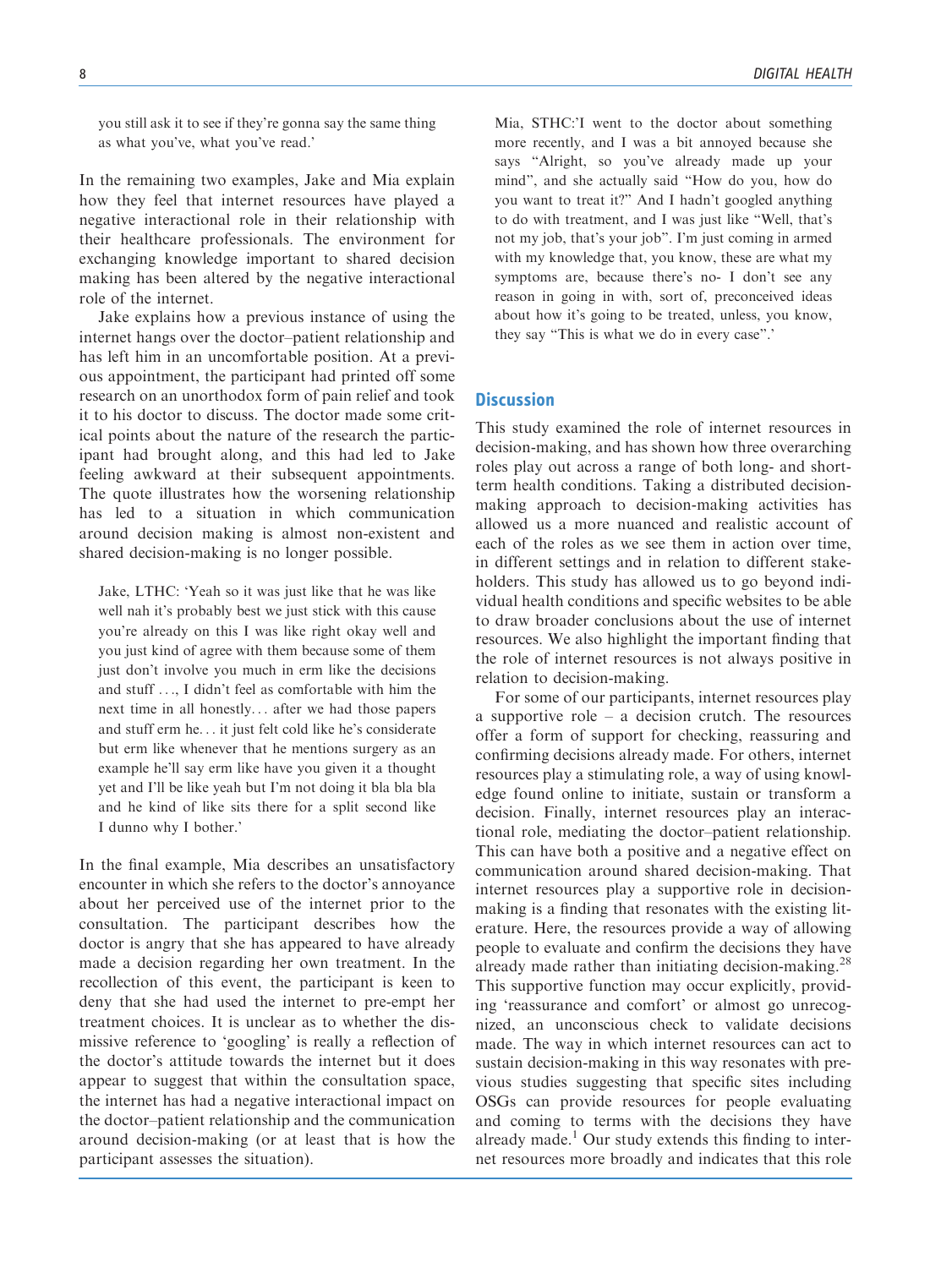is not limited to peer information or specific forums. We see that rather than stimulating decision-making, internet resources act behind the scenes to validate the decision made elsewhere at another time. The decision itself may be as yet unarticulated, or perhaps even unacknowledged by the individual, but once supported in this way comes into sharper focus, and becomes a reality. What is clear from our findings is that this supportive role takes place within a distributed decisionmaking context so that a decision-making process that started elsewhere is over time further shaped and supported by encounters with internet resources in other settings and often with other stakeholders.

Internet resources also provide people with the stimulus to initiate and transform decision-making. This stimulating role allowed people to recognize that decisions needed to be made. These included new decisions as well as transformations and updates to existing decisions. In these cases, information online prompted people to make a decision or to initiate decisionmaking. The role of the healthcare professional in this respect varied. In order to sustain decisions, we see patients and healthcare professionals marking agreement with each other's decisions.<sup>10</sup> This agreement can be underpinned by internet-based knowledge. As noted in other studies, the healthcare professional is often the validator of information from the internet.<sup>29</sup> Our participants used internet resources to initiate decisions around medication, treatment, diagnosis and testing. Importantly, they used these resources not only to obtain the knowledge necessary to initiate the decisionmaking process with the healthcare professional, but also the 'power' to do so. $^{30}$  Participants felt confident and emboldened to seek discussion with their healthcare professional, to follow up on a consultation, or to return and seek a certain course of action.

We saw examples of the different ways in which the stimulating role of internet resources worked its way through the decision-making process in relation to discussions with healthcare professionals. In some cases, it formed the basis for discussion towards the decision and, in others, healthcare professionals were simply 'informed' of the decision. There were also examples in which decisions were made, and at least initially, sustained without any input at all from the healthcare professional. Here, information derived online stimulated an immediate decision – one that was enacted independently and in which reference to the healthcare professional appeared only to be an afterthought. Again, examining the role of internet resources using a distributed decision-making approach allows us to capture the nuances of the stimulating role, highlighting its function in initiating and updating decisions across time and across settings.

Finally, internet resources perform an interactional role, mediating the doctor–patient relationship and thus impacting on communication around decisionmaking. Here, reference to the patient using internet resources had an impact on the interaction between patient and doctor and altered the environment for decision-making. In some cases this was a positive change and facilitated a more in-depth discussion about the decision to be made. Often, however, the interactional role was negative, with a reduction in the quality of the doctor–patient relationship leading to an environment that was no longer conductive to good communication around decision-making. The interactional role was sometimes limited to a single encounter and at other times mediated the ongoing relationship.

# Distributed decision-making: focus on internet resources as knowledge sources

Taking a distributed decision-making approach to the role of internet resources is novel and builds upon Rapley's concept of multiple sources of knowledge.<sup>10</sup> We see that knowledge, and experiential knowledge in particular, shapes decision-making and emerges through decision-making. Rapley describes using these forms of knowledge to 'justify, explain, argue against, make sense of, provide evidence for, comment on, agree with, account for – particular decisions' and indeed we see examples of this in our data with participants drawing upon knowledge and experiential knowledge from internet resources.<sup>10</sup> Focusing on the internet in this way acknowledges the point made by Clayman et al., who argue that shared decision making often ignores the informational environment to which patients have access. $31$  For many of our participants, identifying how and when they had made a health decision, in fact naming a decision as such, was far from straightforward. The interviews revealed issues or events that emerged slowly or developed over time and, involved discussions with multiple people, and an often non-linear interaction with technology. Participants were often unable to identify specific internet resources, and sometimes webpages, forums and blogs were conflated or simply referred to as 'online'. In this sense, we note that although certain websites and platforms provide specific types of support, e.g. information, emotional and social support, that in relation to decision-making specifically, the function that the resource performs transcends the importance of the site per se, with different sites providing similar decision-making roles. These struggles with identifying sites and platforms and decision timeframes lend support to the notion of decision-making that is characterized by evolution and transformation rather than a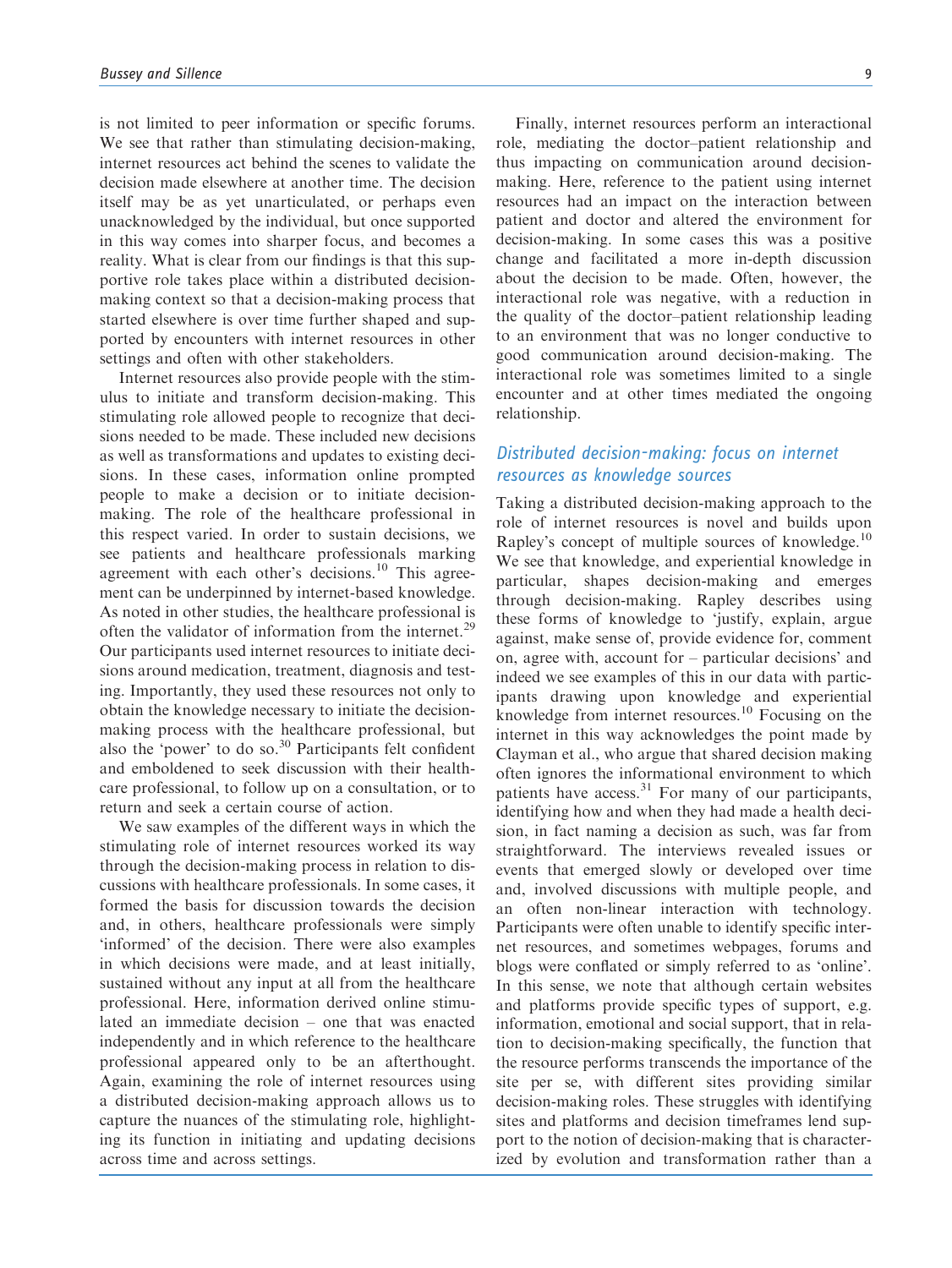room. Overall, we see support for a more closely coupled conceptualization of the role of internet resources in health decision-making in that they are involved in both the initiation of decision-making processes as well as sustaining and transforming decision-making. Internet resources impact upon all aspects of the decision-making timeline, and are important across a range of stakeholder contexts, including the doctorpatient relationship.

## Peer resources specifically

In terms of the types of health resources available online, it is worth reflecting on the role of online peer resources specifically in decision-making processes. As interactive peer-resources in particular become embedded across a wider range of health websites, we note that experiential knowledge featured more heavily in the decision-making narratives of people with chronic and or longer-term health issues. Those with short-term or acute conditions did refer to such sites but more commonly credited information-only sites. Personal experiences provided an affective element, while information-based sites provided basic information, and allowed people to confirm or disprove 'facts'. Peer-based resources in particular provided a sense of support and reassurance around the decision-making that was particularly important in discussing decisions with healthcare professionals. This supports notions of empowerment, particularly in chronic or serious health conditions in which social and emotional support become more important to individuals. $32$  For some people with long-term conditions, their use of peer resources for support or general information may inadvertently expose them to potential options regarding their health situation. Instead of actively visiting the resources to seek assistance with decision-making, discussions between trusted members of these online health communities might indicate, for example, treatment or medication options, to participants.

For all participants, whether they were making longer-term or short-term health decisions, internet resources were able to play a variety of roles in those decisions: supportive, stimulating and interactional. While both groups used a variety of sites and social media platforms, individuals with more short-term issues reported more use of information sites than peer resources and their integration with healthcare professionals worked in a different way. For these more straightforward decisions, we saw the use of fact-based sites feeding directly into single-event decisions, and fuelling more decisions away from the consulting room. Those with longer-term or ongoing health decisions were more likely to report encountering peer experiences and this was particularly noticeable in the case of pregnancy. Here, participants are typically faced with a standard set of decisions to make across a clear timeline. This means that, at any given point, there are a substantial number of other women in the same position ready to make the same decision at the same time. Personal stories and experiences around pregnancy are often grouped around these timeline points according to due date and are therefore easily accessed and navigated by participants. Overall, however, while the type of sites mentioned or alluded to by our participants varied, the role those resources performed in relation to decision-making was often similar across conditions. As the majority of research on the role of internet resources has focused on longer-term, chronic conditions, these new findings add to the small body of literature on short-term conditions and online resources.

## Integration and shared decision-making

Finally, it is worth considering again the importance of integration within the decision-making process. A distributed approach to decision-making suggests the need for an acknowledgement on the part of both stakeholders (patient and healthcare professional) of the value of different forms of knowledge and its relevance at different times and at different stages of the decisionmaking process. In this study, whilst we saw many successful forms of knowledge integration we also saw internet resources as a focal point of contention, with the consultation room as a flashpoint for disagreement. The most commonly reported barriers to integrating health information into discussions with the healthcare professional are fear of the doctor's reaction, embarrassment and concerns over being labelled as difficult.33–36 Patients have to have both the knowledge and the power to engage in shared decision-making.<sup>37</sup> Reading other people's stories of their own health and wellbeing and empowering individuals to discuss their knowledge, their concerns and priorities through their own and others' stories should enable doctors and patients to come up with more optimal decision plans.<sup>38</sup>

# Strengths and limitations of the study

Including people with a range of health conditions in the study allowed us to consider how internet resources play a role across a range of decision types not just treatment decisions. This is in line with previous research that has chosen to include a range of different focal health issues to allow a broader consideration of the role of online resources.<sup>1</sup> Studies examining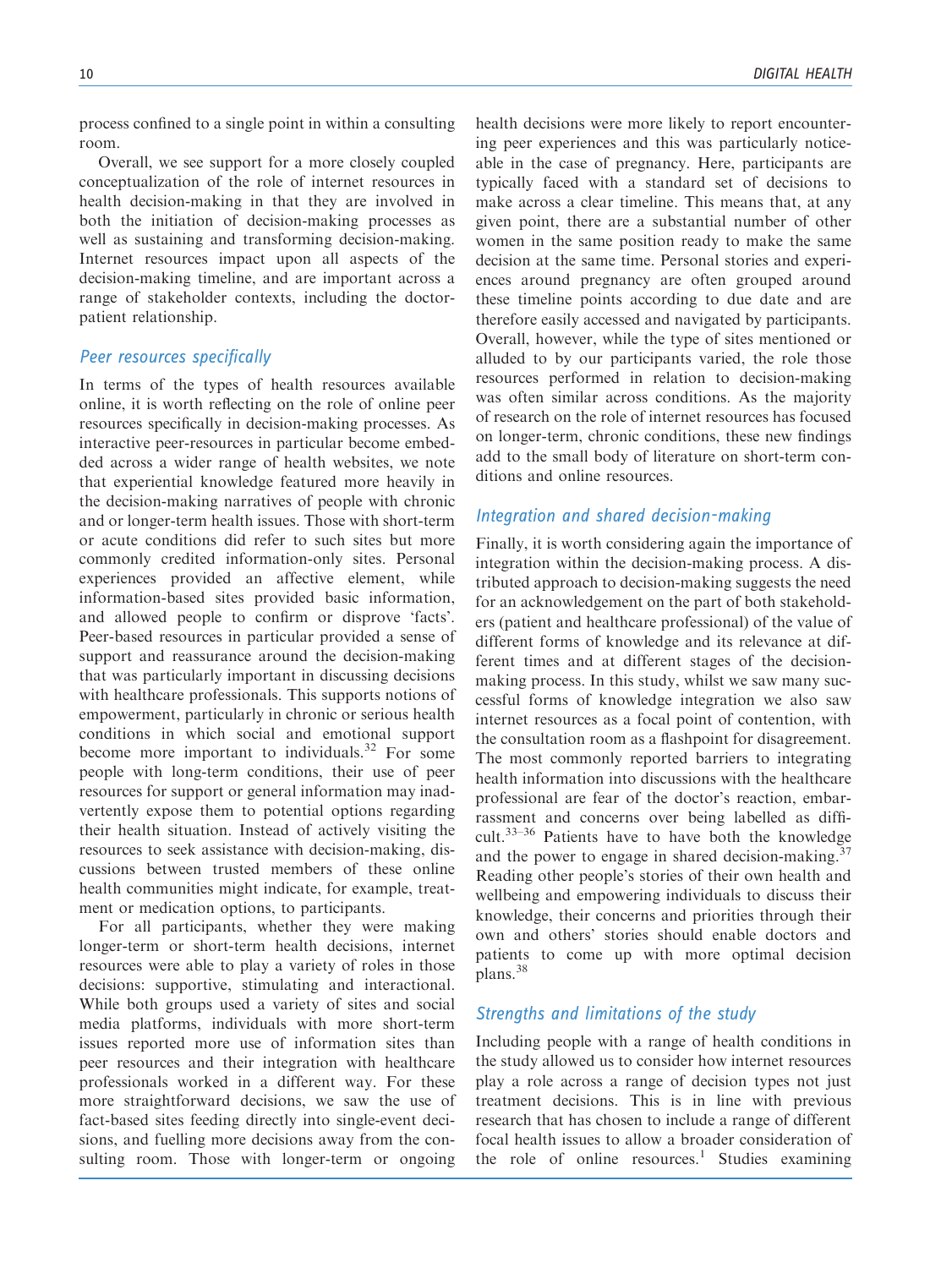decision-making have often focused on single health conditions and one key decision around treatment or testing (e.g. France et al.<sup>16</sup> and Shaw et al.<sup>39</sup>). We wanted to capture a broader range of decisions experienced by patients and get a fuller sense of how internet resources played a role in those decision-making activities. Focusing on a single health condition, however, would have potentially allowed for a longitudinal approach in which participants' decision-making could be followed over time. $40^{\degree}$ Going forward, an individual condition approach may also highlight specific health decisions or different patterns of internet use in relation to decision-making. Engaging with participants at regular intervals throughout their decisionmaking activities would allow a closer inspection of distributed decision-making and facilitate the inclusion of additional methods of data collection including observation of patient-doctor communication.<sup>41</sup> It is important to note that our interviews capture only the participant's account of any interaction with a healthcare professional. Our ongoing work is examining the professional's perspective of the decisionmaking process.

The semi-structured interviews allowed participants to discuss their decision-making in context and to situate their use of internet resources in relation to the different events, times and stakeholders. A future approach might consider other ways of asking people about their use of online resources. $^{42}$  Joining people at the computer while they engage with health information may allow for more insightful greater discussion around motivations and uses. This approach also has the advantage of allowing the researcher to capture a more accurate idea of the different internet resources people use rather than asking people to rely on recall.

The sample consisted predominantly of female participants and, while females are heavy users of the internet in relation to health, $43,44$  recent studies have noted similarities in the way in which men and women respond to health issues such as symptom reporting or consulting with their doctor. $45,46$  Our ongoing work looking at the use of online support groups specifically in relation to decision-making has also seen men and women using the resource in similar ways to support decision-making activities. While gender differences in the types of support exchanged online have been reported, these may be due to the nature of the health condition itself or to methodological differences between the studies.<sup>47</sup> Finally, this study consisted of an entirely UK-based sample; while healthcare systems vary across countries, engagement with online health resources is high across a number of countries as shown by Tan and Goonawardene's review.<sup>36</sup> Interestingly, that review also indicated similarities across countries in the way in which online resources impacted upon the doctor– patient relationship.

## Conclusion

Previous research has indicated that internet resources assist decision-making, but the specific roles they perform across a more distributed decision-making landscape have been understudied. This study has illuminated the ways in which internet resources play a supportive, stimulating and interactional role in decision-making. Internet resources are interwoven into decision-making across time and across encounters with healthcare professionals.

Contributorship: LGB: manuscript, research plan development, data gathering, and analysis, editing. ES: manuscript, analysis, editing.

Conflict of interest: The authors declare that the research was conducted in the absence of any commercial or financial relationships that could be construed as a potential conflict of interest.

Ethical approval: The ethics committee of Northumbria University (Faculty of Health and Life Sciences) approved this study.

**Funding:** The author(s) received no financial support for the research, authorship, and/or publication of this article.

Guarantor: ES

#### ORCID iD

Elizabeth Sillence **h**ttps://orcid.org/0000-0003-1085-7115

Peer review: This manuscript is reviewed by Dr. Michelle M Holmes.

### References

- 1. Entwistle VA, France EF, Wyke S, et al. How information about other people's personal experiences can help with healthcare decision-making: a qualitative study. Patient Educ Couns 2011; 85: 291–298.
- 2. Yan L, Yan X, Tan Y, et al. Shared minds: how patients use collaborative information sharing via social media platforms. Prod Oper Manag 2019; 28: 9-26.
- 3. Witteman HO, Zikmund-Fisher BJ. The defining characteristics of Web 2.0 and their potential influence in the online vaccination debate. Vaccine 2012; 30: 3734–3740.
- 4. Caiata-Zufferey M, Abraham A, Sommerhalder K, et al. Online health information seeking in the context of the medical consultation in Switzerland. Qual Health Res 2010; 20: 1050–1061.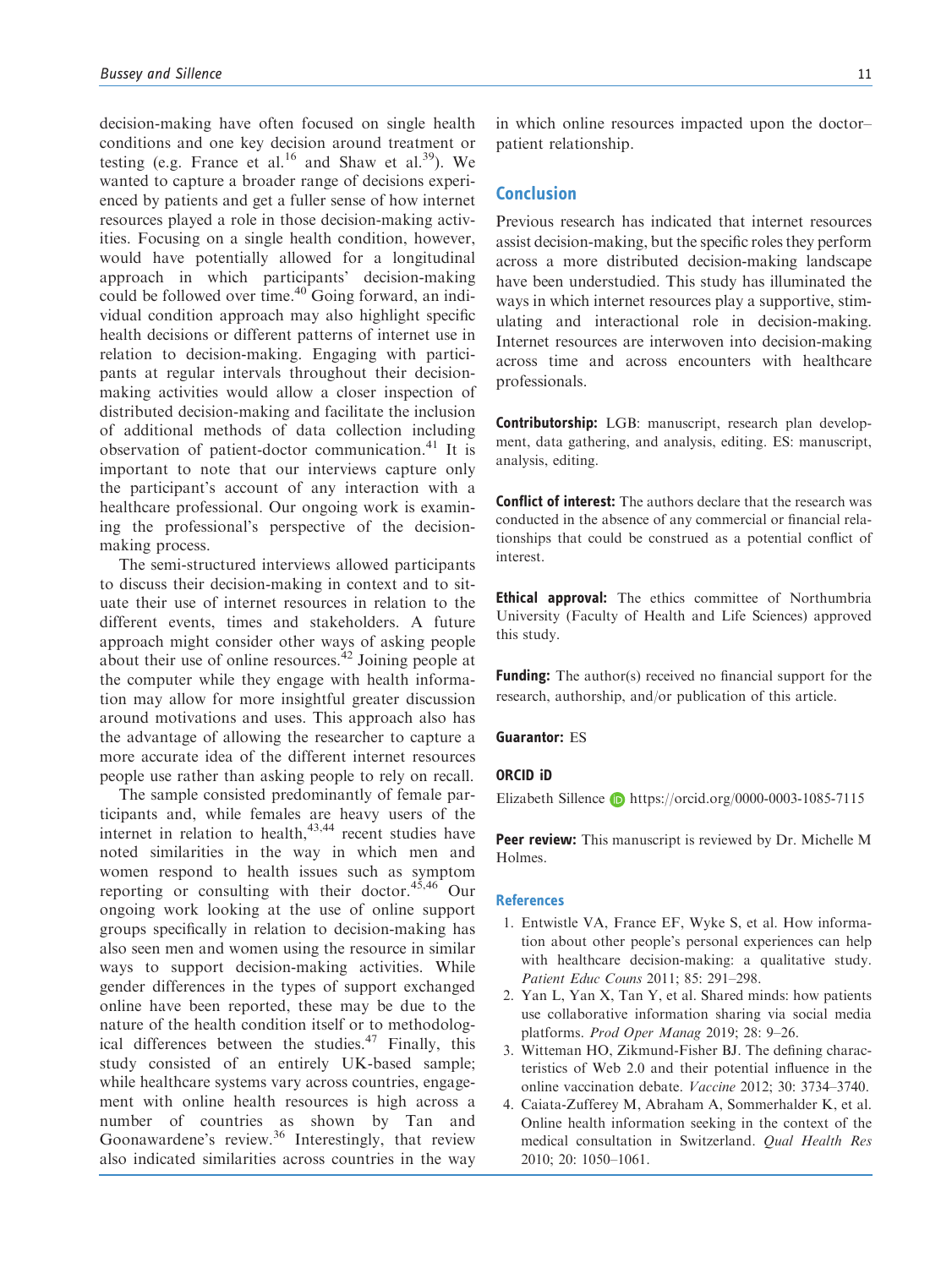- 5. O'Connor AM, Légaré F, Stacey D. Risk communication in practice: the contribution of decision aids. BMJ 2003; 327: 736–740.
- 6. Iverson SA, Howard KB, Penney BK. Impact of internet use on health-related behaviors and the patient-physician relationship: a survey-based study and review. J Am Osteopath Assoc 2008; 108: 699–711.
- 7. Townsend A, Leese J, Adam P, et al. eHealth, participatory medicine, and ethical care: a focus group study of patients' and health care providers' use of healthrelated internet information. J Med Internet Res 2015; 17: e155.
- 8. Franklin M, Lewis S, Willis K, et al. Controlled, constrained, or flexible? How self-management goals are shaped by patient–provider interactions. Qual Health Res 2019; 29: 557–567.
- 9. Elwyn G, Durand MA, Song J, et al. A three-talk model for shared decision making: multistage consultation process. BMJ 2017; 6: 359.
- 10. Rapley T. Distributed decision making: the anatomy of decisions-in-action. Sociol Health Illn 2008; 30: 429–444.
- 11. Fox, S. The social life of health information, [http://www.](http://www.pewresearch.org/fact-tank/2014/01/15/the-social-life-of-health-information/) [pewresearch.org/fact-tank/2014/01/15/the-social-life-of](http://www.pewresearch.org/fact-tank/2014/01/15/the-social-life-of-health-information/)[health-information/](http://www.pewresearch.org/fact-tank/2014/01/15/the-social-life-of-health-information/) (2014, accessed 8 July 2019).
- 12. Department of Health and UK Trade and Investment. The UK: your partner for digital health solutions, [https://](https://www.gov.uk/government/publications/the-uk-your-partner-for-digital-health-solutions) [www.gov.uk/government/publications/the-uk-your-part](https://www.gov.uk/government/publications/the-uk-your-partner-for-digital-health-solutions) [ner-for-digital-health-solutions](https://www.gov.uk/government/publications/the-uk-your-partner-for-digital-health-solutions) (2015, accessed 1 April 2019).
- 13. Department of Health. The power of information: Giving people control of the health and care information they need. London, [https://www.gov.uk/government/publica](https://www.gov.uk/government/publications/giving-people-control-of-the-health-and-care-information-they-need) [tions/giving-people-control-of-the-health-and-care-infor](https://www.gov.uk/government/publications/giving-people-control-of-the-health-and-care-information-they-need) [mation-they-need](https://www.gov.uk/government/publications/giving-people-control-of-the-health-and-care-information-they-need) (2012, accessed 8 July 2019).
- 14. Reisner SL, Randazzo RK, White Hughto JM, et al. Sensitive health topics with underserved patient populations: methodological considerations for online focus group discussions. Qual Health Res 2018; 28: 1658–1673.
- 15. Best P, Gil-Rodriguez E, Manktelow R, et al. Seeking help from everyone and no-one: conceptualizing the online help-seeking process among adolescent males. Qual Health Res 2016; 26: 1067–1077.
- 16. France EF, Wyke S, Ziebland S, et al. How personal experiences feature in women's accounts of use of information for decisions about antenatal diagnostic testing for foetal abnormality. Soc Sci Med 2011; 72: 755–762.
- 17. Ziebland S, Herxheimer A. How patients' experiences contribute to decision making: illustrations from DIPEx (personal experiences of health and illness). J Nurs Manag 2008; 16: 433–439.
- 18. Ziebland S, Wyke S. Health and illness in a connected world: how might sharing experiences on the internet affect people's health? Milbank Q 2012; 90: 219–249.
- 19. Lagan BM, Sinclair M, George Kernohan W. Internet use in pregnancy informs women's decision making: a web-based survey. Birth 2010; 37: 106–115.
- 20. Van Uden-Kraan CF, Drossaert CH, Taal E, et al. Participation in online patient support groups endorses

patients' empowerment. Patient Educ Couns 2009; 74: 61–69.

- 21. Caro FG, Hoffmann S, Gottlieb A, et al. Social networks, decision aids, and patient decisions regarding kneereplacement surgery. Gerontology Institute Publications 2014, Paper 101, [https://scholarworks.umb.edu/gerontolo](https://scholarworks.umb.edu/gerontologyinstitute_pubs/101) [gyinstitute\\_pubs/101](https://scholarworks.umb.edu/gerontologyinstitute_pubs/101) (2014, accessed 8 July 2019).
- 22. Katz JN, Lyons N, Wolff LS, et al. Medical decisionmaking among Hispanics and non-Hispanic Whites with chronic back and knee pain: a qualitative study. BMC Musculoskeletal Disord 2011; 12: 78.
- 23. Sillence E, Bussey L. Changing hospitals, choosing chemotherapy and deciding you've made the right choice: Understanding the role of online support groups in different health decision-making activities. Patient Educ Couns 2017; 100: 994–999.
- 24. Shaffer VA, Hulsey L, Zikmund-Fisher BJ. The effects of process-focused versus experience-focused narratives in a breast cancer treatment decision task. Patient Educ Couns 2013; 93: 255–264.
- 25. Blythe JM, Sillence E, Briggs P. The role of trust in eHealth websites: The enduring power of impartiality. In: Frontiers in Public Health. Conference Abstract: 3rd UCL Centre for Behaviour Change Digital Health Conference, University College London, 22–23 February 2017.
- 26. Hu Y, Shyam Sundar S. Effects of online health sources on credibility and behavioral intentions. Commun Res 2010; 37: 105–132.
- 27. Montori VM, Gafni A, Charles C. A shared treatment decision-making approach between patients with chronic conditions and their clinicians: the case of diabetes. Health Expect 2006; 9: 25–36.
- 28. Entwistle VA, Watt IS. Patient involvement in treatment decision-making: the case for a broader conceptual framework. Patient Educ Couns 2006; 63: 268–278.
- 29. Zaidi R, Pfeil M, Macgregor AJ, et al. How do patients with end-stage ankle arthritis decide between two surgical treatments? A qualitative study. BMJ Open 2013; 3: e002782.
- 30. Bartlett YK, Coulson NS. An investigation into the empowerment effects of using online support groups and how this affects health professional/patient communication. Patient Educ Couns 2011; 83: 113–119.
- 31. Clayman ML, Gulbrandsen P, Morris MA. A patient in the clinic; a person in the world. Why shared decision making needs to center on the person rather than the medical encounter. Patient Educ Couns 2017; 100: 600–604.
- 32. Van Uden-Kraan CF, Drossaert CH, Taal E, et al. Empowering processes and outcomes of participation in online support groups for patients with breast cancer, arthritis, or fibromyalgia. Qual Health Res 2008; 18: 405–417.
- 33. Bussey L, Sillence E. (How) do People Negotiate Online Information into their Decision Making with Healthcare Professionals?. In Proceedings of the 2017 International Conference on Digital Health. ACM, 2017, July, pp. 1–5.
- 34. Frosch DL, May SG, Rendle KA, et al. Authoritarian physicians and patients' fear of being labeled 'difficult'